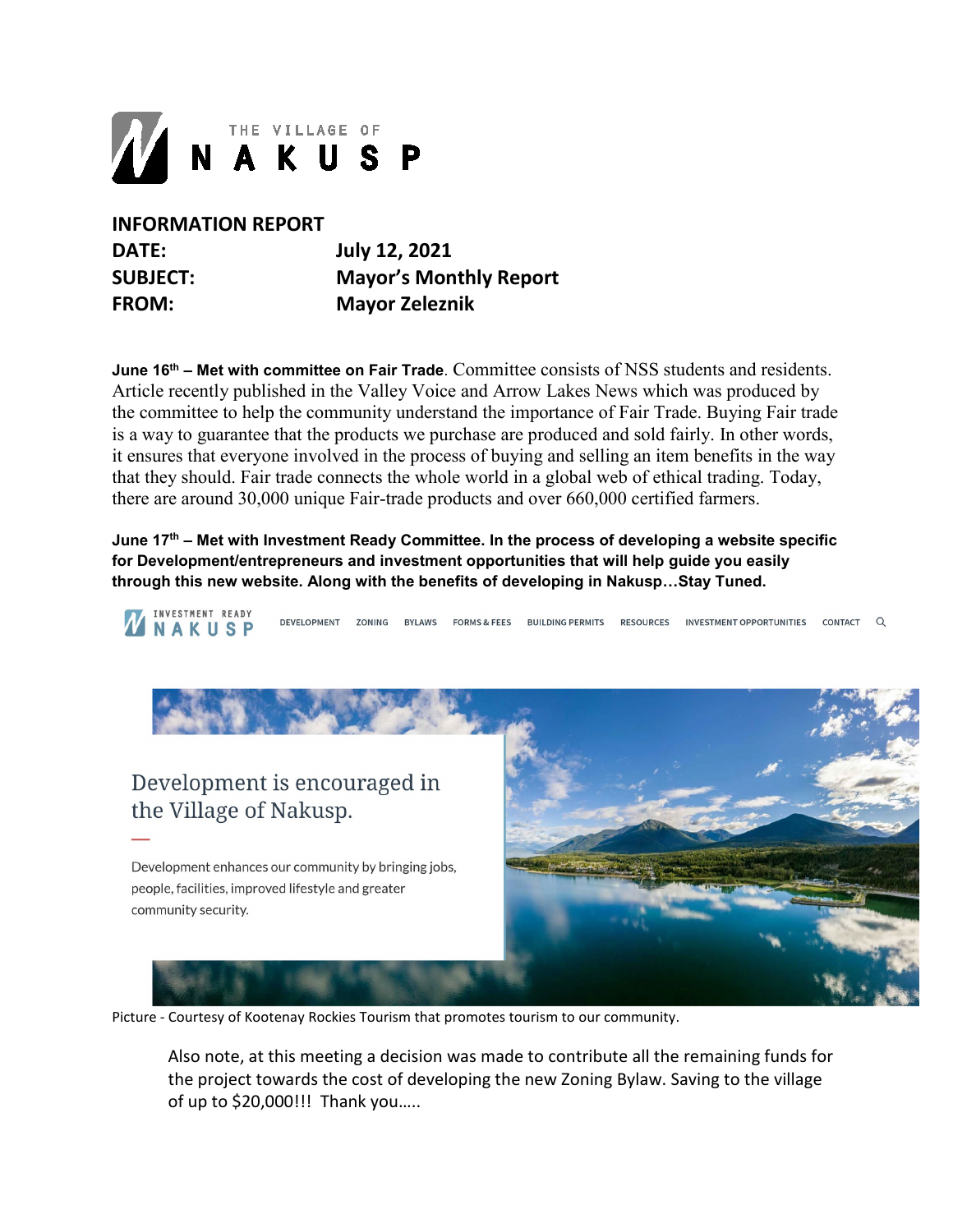## **June 11th – Attended BC Hydro's update meeting for elected officials and key stakeholders.**



Columbia River Treaty Columbia River is the 4th largest in North America, but the greatest producer of power.

While only 15% of the watershed is in Canada, the Canadian portion provides on average ~35% of the total basin run-off.

The Columbia River Treaty provides flood risk management and increased power generation for Canada and the US.

Columbia River Treaty Entities include BC Hydro, Government of BC, Bonneville Power Administration (BPA), and the US Army Corps of Engineers (USACE).

Columbia River Treaty Dams & Reservoirs: Mica Dam (Kinbasket Reservoir), Hugh Keenleyside Dam (Arrow Lakes Reservoir), and Duncan Dam (Duncan Reservoir). The Treaty also authorized Libby Dam (Koocanusa Reservoir) in the United States, which

then backs into Canada.

## **June 23rd - Arrow Debris meeting Update with BC Hydro**. **Arrow Lakes Reservoir Forecast for 2021**

 $\Box$  Arrow is expected to reach a maximum level of about 1,441 feet (439.2 metres), 3 feet (1 metre) from full pool by mid-July, a similar level to in early August last year.

 $\Box$  Arrow storage could return to proportional draft as early as July if dry conditions persist in the U.S.. Will be focusing this year on Windy Point, Beaton Arm, and Whiskey Point lots of debris in this area.

#### **June 24th – Nakusp and Area Development Board Meeting NADB Strategic Planning 2021 Session. Attending were NADB board, CBT representative Linda Lafleur, Mark Tennant CFO, RDCK Paul Peterson, Area K was invited but could not attend but sent his comments/wishes.. Vision**

To focus our efforts supporting economic priorities which garner broad community support, have potential to attract funding, and can lead to positive, practical outcomes for residents. **Mission** 

To acknowledge the importance of understanding the economic development priorities of community political leaders and funding bodies and aligning NADB activities and projects with these priorities.

**Discussion round table -** Successes last 10 years. Define progress for Nakusp and area. *Strengths*.

*Weaknesses*. *Opportunities*. *Threats*. Headlines 3-5 years out? Strategic Goals for next 3-5 years

# **June 24th** - **Arrow Lakes Caribou Society Directors Meeting update.**

Herd Update: Collar data shows 8 cows collared, possibly 2 calves alive of 6 born. Continual ongoing work on pen completion.